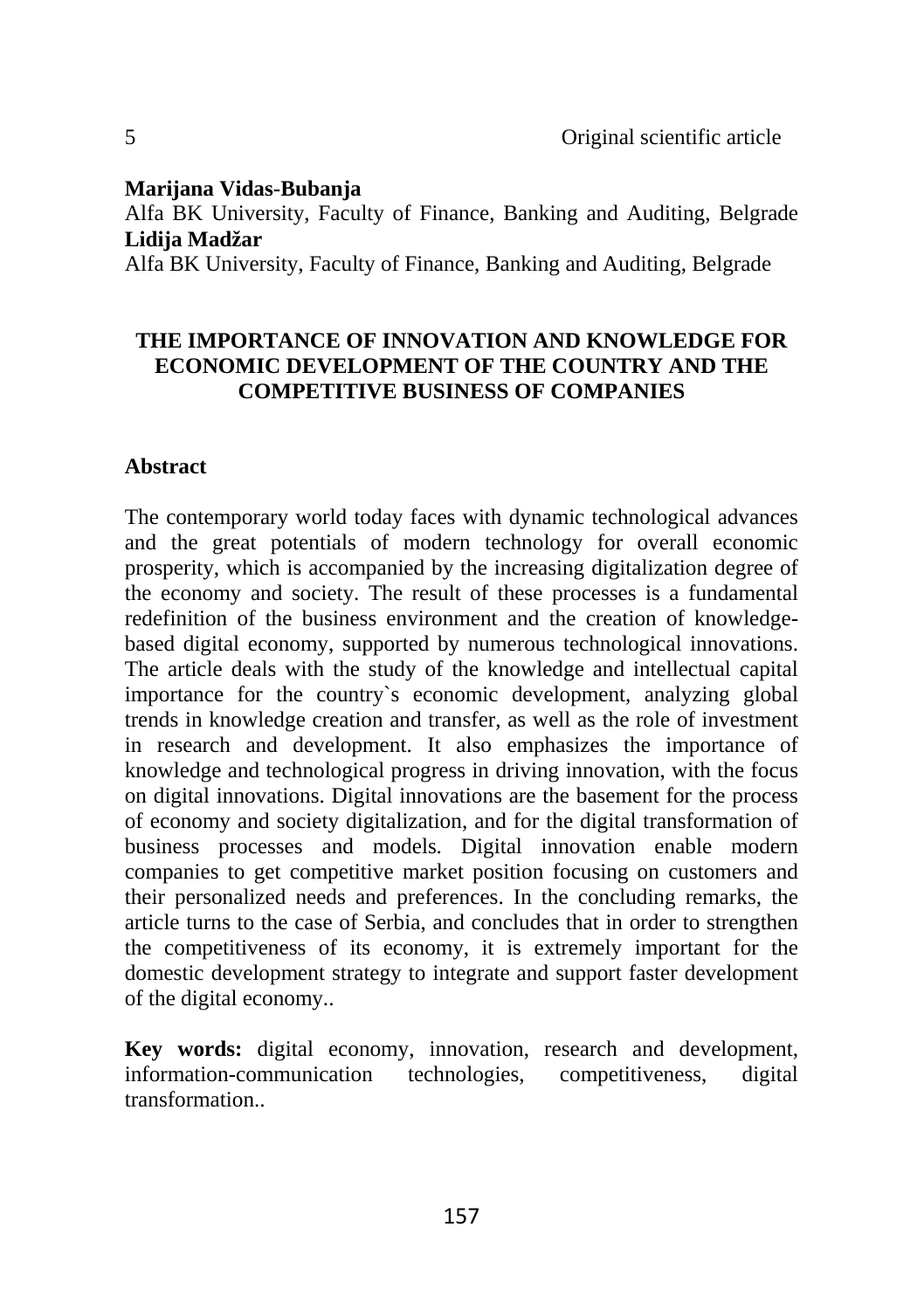### **1. Introduction**

The contemporary world faces with the dynamic technological development and its great potential for overall economic prosperity. The digitalization degree of the economy and society is increasing with the growth of information and communication technologies` (ICT) adoption and implementation, as well as the permanent social and economic activities` shift to the Internet (through digital services such as social networks, e-commerce, e-health, and e-government) [1]. The result of these processes is the creation of digital economy based on knowledge and further supported by numerous technological innovations, especially related to the second wage of *disruptive* digital technologies (mobile communications, social media, cloud computing, big data analytics, Internet of Things) and the Fourth Industrial Revolution. All of these changes are essentially redefining the business environment and opening up new opportunities, but also new risks at micro and macro levels of business.

In such of globalized economy and changing business environment, natural resources and physical capital no longer play a key role in economic development and competitive business, but information and knowledge become the basic resource of development. Innovative potentials and the ability to create and apply new knowledge are the basis that enables today`s successful economies and businesses to achieve a high capacity for adaptability and agility to change and to embrace new technological and global challenges.

#### **2. The importance of knowledge in economic development**

Joseph Schumpeter considered the importance of knowledge and innovation for economic dynamism and growth in the 1940s. He realized that economic development was largely based on entrepreneurship. The main role in this process belongs to entrepreneur who is not only a manager, but also a person who takes all business and financial risks related to the introduction of new product and technologies. In this way, the entrepreneur carries out an innovative process that is crucial for economic and social development [2]. Since then, key influences and values have shifted form physical assets (e.g. factories, equipment, and machines) to knowledge and intellectual property that rests on their innovative ideas, technology, industrial and intellectual property rights, information systems, corporate and manufacturing brands, goodwill and other forms of intangible assets, while intellectual capital is recognized as a key developmental resource.

There are four dominant trends in creation and transfer of knowledge globally, which have marked the last 20 years [3]: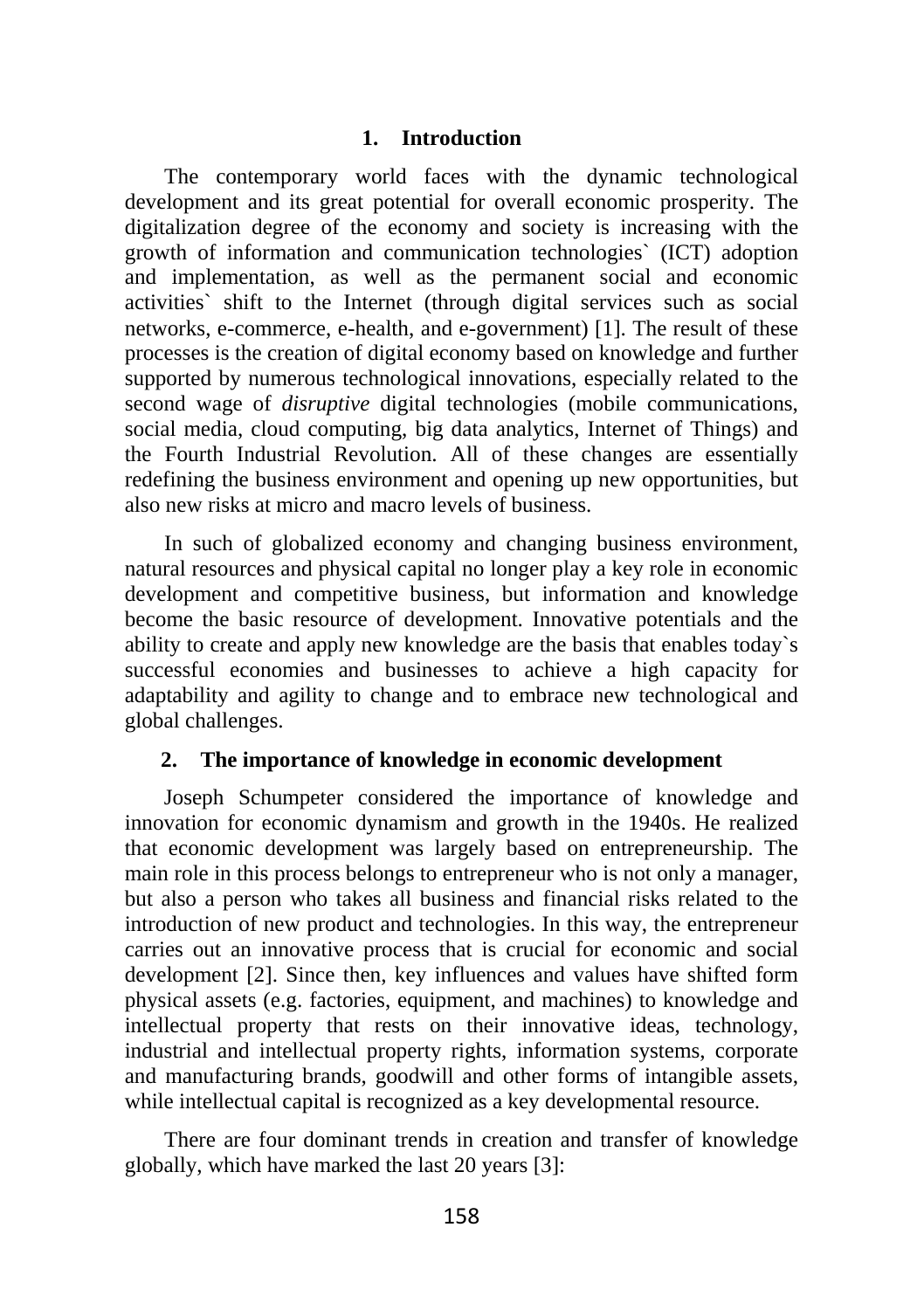- 1) There is a significant growth in knowledge creation thanks to the growth of research and development (R&D) budgets and the availability of increasingly powerful research tools;
- 2) Knowledge becomes more and more important from many aspects. From the perspective of competitiveness, because the knowledge is the basis in the new information economy and from marketing standpoint, because the upgraded intangible part (knowledge and services) is becoming an increasingly important segment of the so-called extended products offered on the market at the request of increasingly demanding consumers;
- 3) The ubiquitous process of opening and removing boundaries for the movement of products and people, as well as the development of transportation and communications (especially digital technologies) have created new global opportunities for accessing and disseminating knowledge;
- 4) There is an increasingly commercialization and privatization of knowledge, so that the use of intellectual property rights protection systems becomes especially important.

These trends are supported by strong statistical data. In absolute terms, global investment in R&D increased from \$ 438 billion to \$ 576 billion (at average annual growth rate of 4.4%) between 1991 and 1996. By 2013, total R&D investments in OECD countries are growing at 2.7% in real rates to reach \$ 1.1 trillion [4]. According to R&D Magazine estimates, global R&D investment in 2018 are growing by 3.4% and reaching over \$ 2 trillion in PPP value, while more than 115 countries in the world have R&D investment, which exceeds the amount of \$ 100 million [5].

R&D expenditures are geographically concentrated mainly in developed countries, with United States (US), Japan and Germany leading the way. The group of largest R&D investors includes some developing countries, especially China and the Republic of Korea. High R&D investment growth rates in Asia fast-growing economies (China, India and South Korea) are changing the regional R&D investment structure, so that the Asian region now holds a dominant position, with close to 43% of global investment, followed by the North American region with less than 30% share, and Europe with just over 20% share (Table 1) [6].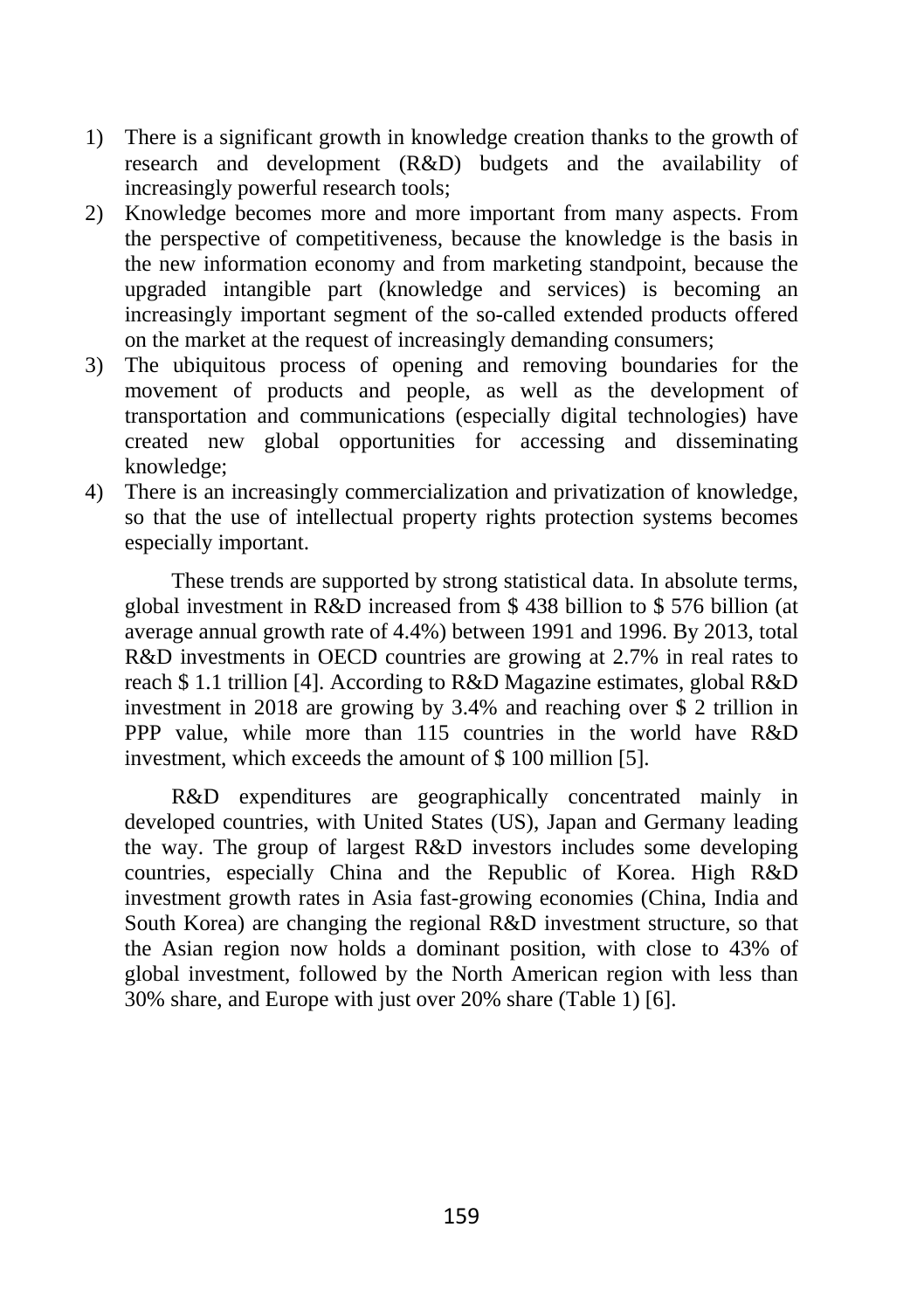|                         | 2014  | 2015  | 2016  | 2017  |
|-------------------------|-------|-------|-------|-------|
| <b>North</b><br>America | 29.1  | 27.9  | 27.8  | 27.7  |
| <b>USA</b>              | 26.9  | 25.8  | 25.6  | 25.5  |
| Asia                    | 40.2  | 41.3  | 42.3  | 42.9  |
| China                   | 19.1  | 19.4  | 20.1  | 20.8  |
| <b>Europe</b>           | 21.5  | 21.6  | 21.2  | 20.8  |
| Russia/CIS              | 3.1   | 2.9   | 2.8   | 2.8   |
| <b>South</b><br>America | 2.8   | 2.7   | 2.5   | 2.4   |
| <b>Middle East</b>      | 2.2   | 2.5   | 2.4   | 2.5   |
| Africa                  | 1.0   | 1.0   | 0.9   | 0.9   |
| <b>Total</b>            | 100.0 | 100.0 | 100.0 | 100.0 |

*Table 1 Individual regions` and countries` share in total R&D expenditure, 2014-2017, %*

*Source:* For 2014:[7]; for 2015-2017:[6]

For developing countries, a large part of technological and research activities is related to the process of adopting imported technologies, as well as their adjustment (suiting) to local conditions, that is to the advancement and finally applying foreign technologies that become the basis for new knowledge and technological solutions` creating (adaptive R&D). As industrial maturity grows, developing countries are importing increasingly complex technologies, so that R&D capacities become vital for the process of their absorption in the national economy. In this way, thanks to their R&D efforts, developing countries (emerging markets) are also able to follow the development of new technologies in the world. The good R&D potential of a developing country means its greater ability to diffuse new technologies faster and better in the economy, the ability to realize lower technology transfer costs, realization of wider spill-over effects, as well as the benefits from the activities of foreign firms in the domestic economy. Some developing countries also have R&D activities related to the development of new technologies and products for local, regional and global markets [8].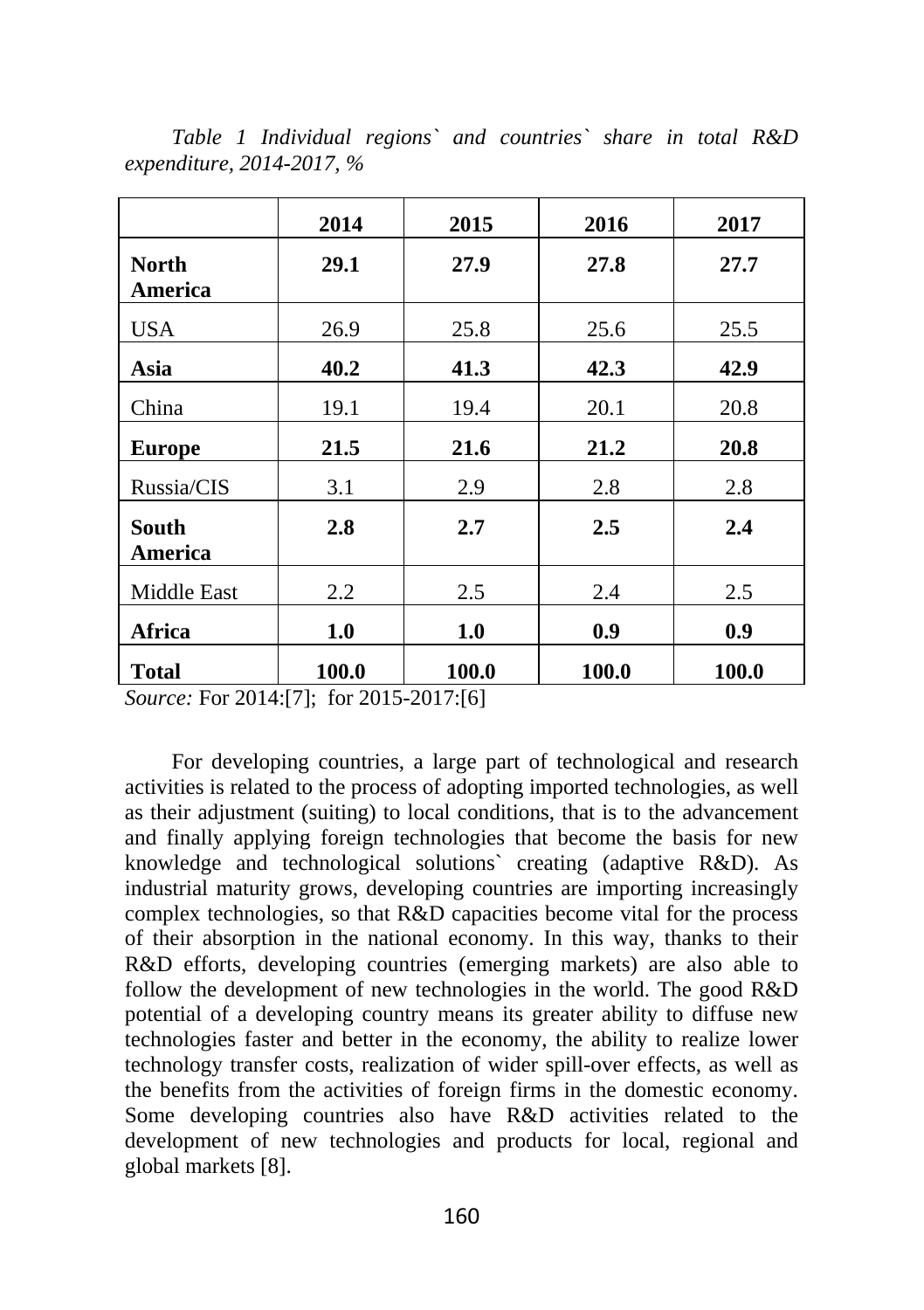#### **3. Innovation as a result of research efforts**

Knowledge and the technological progress are the basis for driving innovation, their sustainability and applicability, which will result in some utility for economic growth and business competitiveness. The first relation to be drawn relates to the relationship between invention and innovation. Unlike inventions, that are findings that may not always be in active use, innovations must be implemented and be available to the public. Innovative activities include all the developmental, financial and commercial activities undertaken by a company or a state in order to improve its development, that is, its business if we analyze micro level. More specifically, innovations play a key role in managing changes and competitiveness of contemporary organizations that entails triggering three key factors: a) changing organizational structure, b) technology development, and c) human resource development. In this way, innovations permanently stimulate the development, progress, and the process of adopting modern organizations to the changing global environment [9].

The fourth edition of the handbook for the innovation data collection and interpretation, which is also known as the Oslo Manual, defines innovation as a new or improved product or process (or their combination) that is significantly different from previous products or processes of observed institutional unit and which is made available to potential users (in the case of a product) or becomes applicable in a unit (in the case of a process) [10].

The European Commission (EC) defines innovation as the use of new ideas, methods or products that have not previously been implemented. More precisely, EC defines it as a new or significantly improved product (good or service) that is introduced to the market, or as the introduction of a new or significantly improved process in an enterprise [11].

Firstly, innovations can be divided into business, product and business process innovations. They can also be seen as product and service innovations, as well as marketing and organizational innovations. Contemporary business is also characterized by *open innovations* as a utilization form of knowledge inflow and outflow streams, whit the aim of accelerating internal innovations and expanding the market for their external use. It is about fostering valuable ideas that can come from inside or outside a company, as well as the flow of internal and external ideas between contemporary firms [12].

The development of contemporary innovations and the setting up of new technological solutions are becoming more complex in the sense of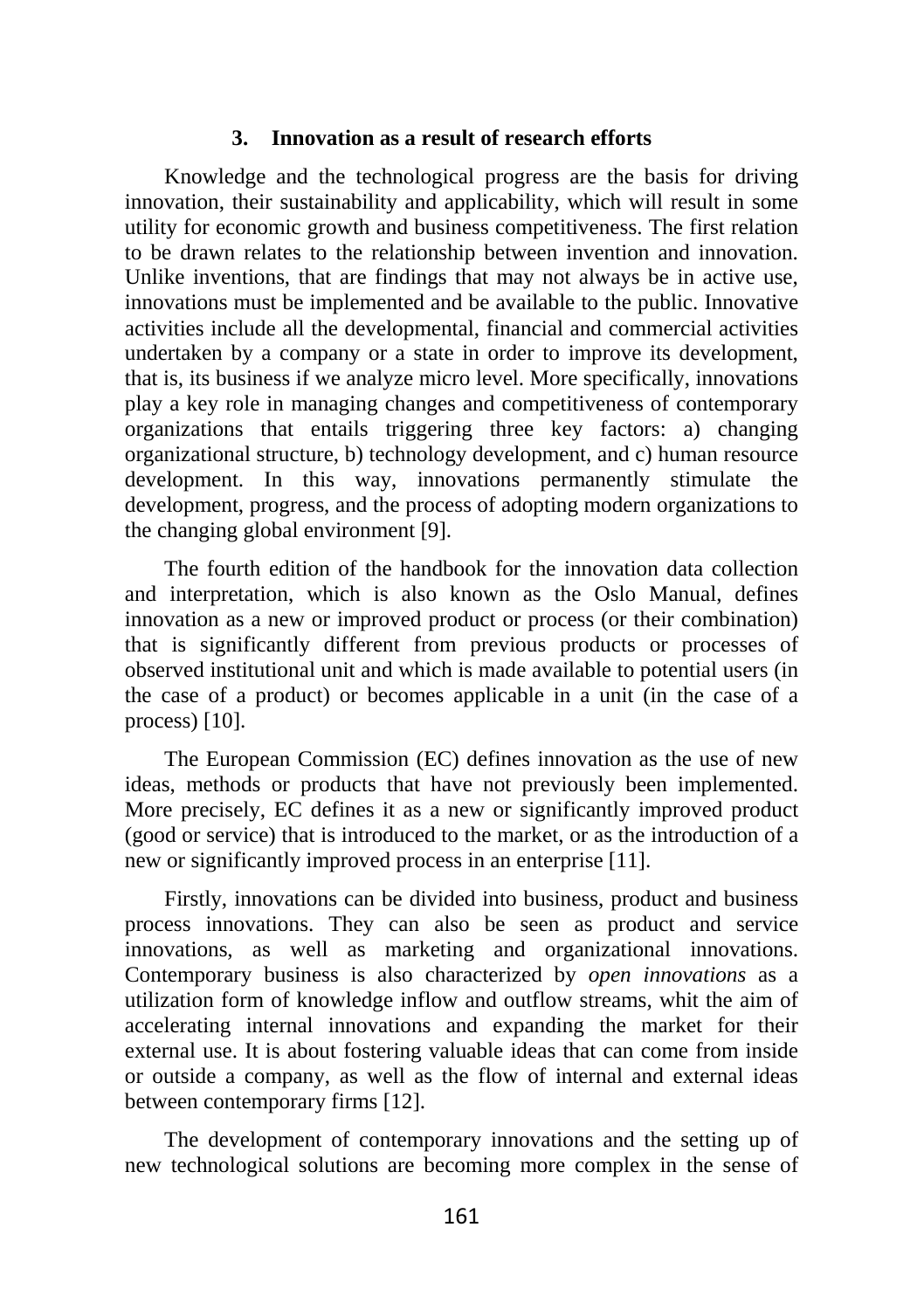financial potential, knowledge, organizational and managerial skills, so that the internationalization process of R&D gains its importance. The complexity of contemporary research causes innovators to join to share research costs and pool knowledge, technology and expertise, namely to collaborate within innovative networks [13].

### **4. The concept and the importance of digital innovation**

Digital technologies are becoming a key driver of innovation in contemporary economies today. Innovations in the field of ICT are a prerequisite that enables the ICT sector to be an engine of economic development, create new jobs, and provide cheaper and more profitable business in all industries and sectors. That is the reason why in most OECD countries, the ICT industry realizes the largest shares of business expenditures on research and development (BERD), accounting for up to 25% of total business investment, and contributing from 0.2% to 0.4% in national economies` GDP. For example, in Finland, Israel, South Korea and USA, the ICT industry accounts for 40% to over 50% of total BERD investments, with ICT BERD contributing from about 0.6% to 1.8% of GDP of these countries. This information reflects the high research intensity of this industry and generally of all mentioned countries [4].

According the research made by Research & Development Magazine in 2017, digital technologies occupy the highest number of leading positions on the list of the most significant R&D investment areas by 2020 (Graph 1).

| Information technologies          | 31% |
|-----------------------------------|-----|
| <b>Big data</b>                   | 27% |
| Software, analysis                | 26% |
| Robotics/automation               | 25% |
| Nanotechnology                    | 24% |
| Sustainability                    | 22% |
| Cloud computing                   | 22% |
| Medical diagnostics/healthcare    | 21% |
| Software, simulation              | 20% |
| Renewable energy                  | 20% |
| Virtualization/modeling           | 19% |
| <b>Bioengineering</b>             | 19% |
| Artificial intelligence           | 17% |
| 15%<br><b>Embedded processing</b> |     |
| 15%<br>Bio-nanotechnology         |     |
| 14%<br>Hybrid manufacturing       |     |
| Personalized medicine             | 13% |
| Genomics/proteomics               | 13% |
| 10%<br>Systems biology            |     |

*Graph 1 The most significant technologies for investment by 2020, ranged by percentage of respondents` answers*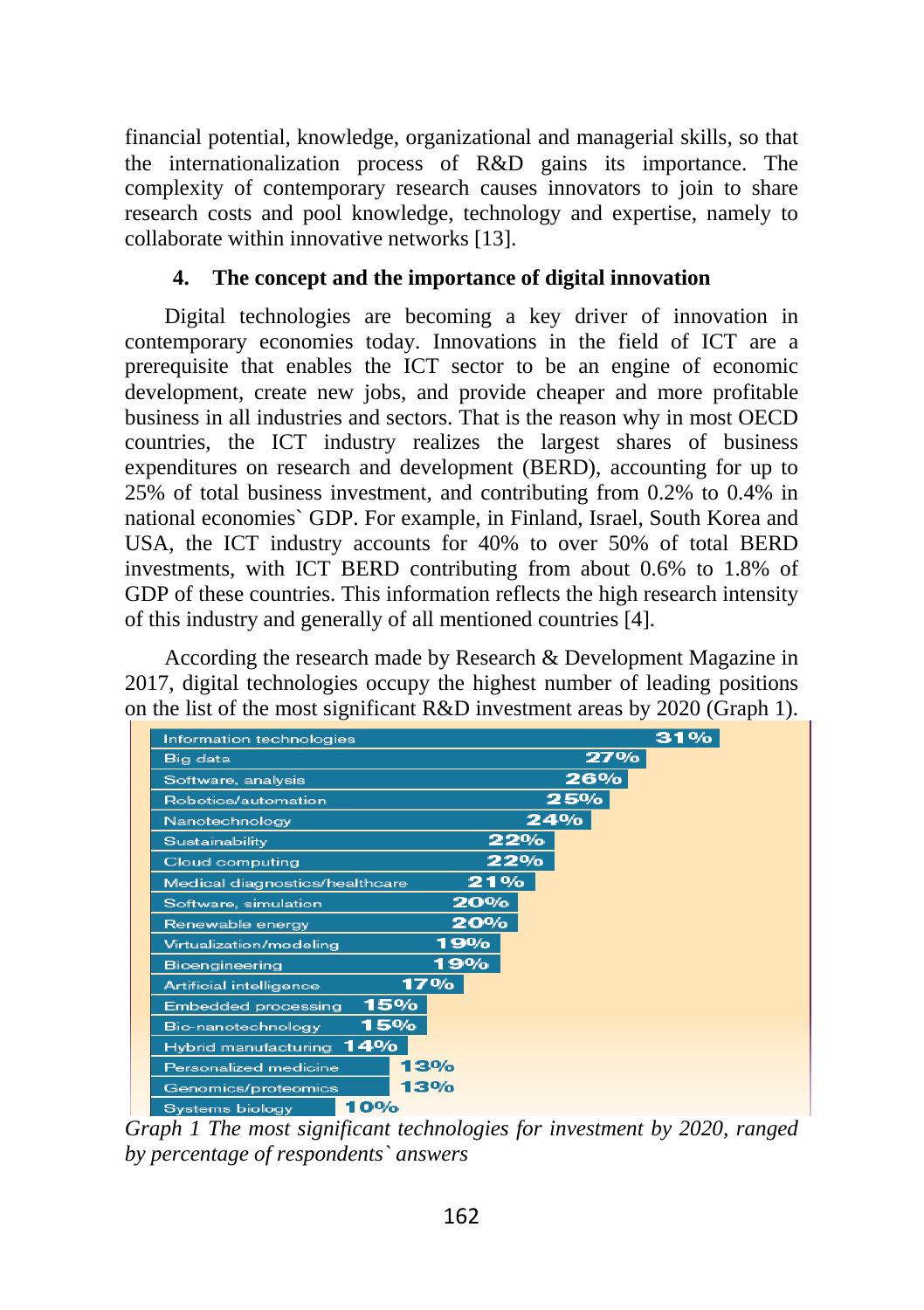There is no universally accepted definition of digital innovation. According to Yoo et al. (2010), digital innovation "means innovation enabled by the use of digital technology that leads to the creation of new forms of digitalization" [14], while other authors often treat digital innovation simply as an innovation realized in the digital economy. On the other hand, in their 2005 Oslo Manuel, the OECD and Eurostat believe that digital innovation should mean the following [15]:

- *ICT product innovation* as a digital innovation in the narrow sense which is realized in the ICT sector itself. It is application of new and significantly improved ICT product so it is positioned on the ICT supply side;
- *ICT enabled innovations* are digital innovations in a wider sense. They are possible by the use of ICT as tools that enable or support the application of new or significantly improved products or processes, new marketing methods, or new organizational methods in business practice, in the workplace or in external relations with partners. These innovations arise on the demand side. The need for them is expressed by companies of all branches and sectors that use digital technologies to improve their overall business.

Of course, this demarcation is not strict and there is a lot of interconnection and intertwining. For example, new ICT products are emerging in branches that do not belong to the ICT sector itself, such as defense, space, infrastructure, robotics, logistics, etc. Also, new ICT products bring with them the so-called *spill-over* effects on the rest of the economy as they introduce new *disruptive* ICT products that affect new and changed production methods, the entry of new players into a particular industry, the lunch of the latest generation products, and the like (*ICT enabled innovation*) [16].

When realizing digital innovation through R&D activities, a key step is to put it in use in order to achieve its positive effects on economy and society. The stimulating business environment and a role of the state are important factors in this process. This primarily refers to the regulatory framework in the areas of trade, competition, privacy, and protection of intellectual property rights, as well as the regulation of the commodity and labor markets [1]. Equally important is the story of entrepreneurship, tax policy or corporate governance. They cannot be omitted if we want to fully capture the conditions that contribute to the digital technologies` development and implementation in a country`s economy.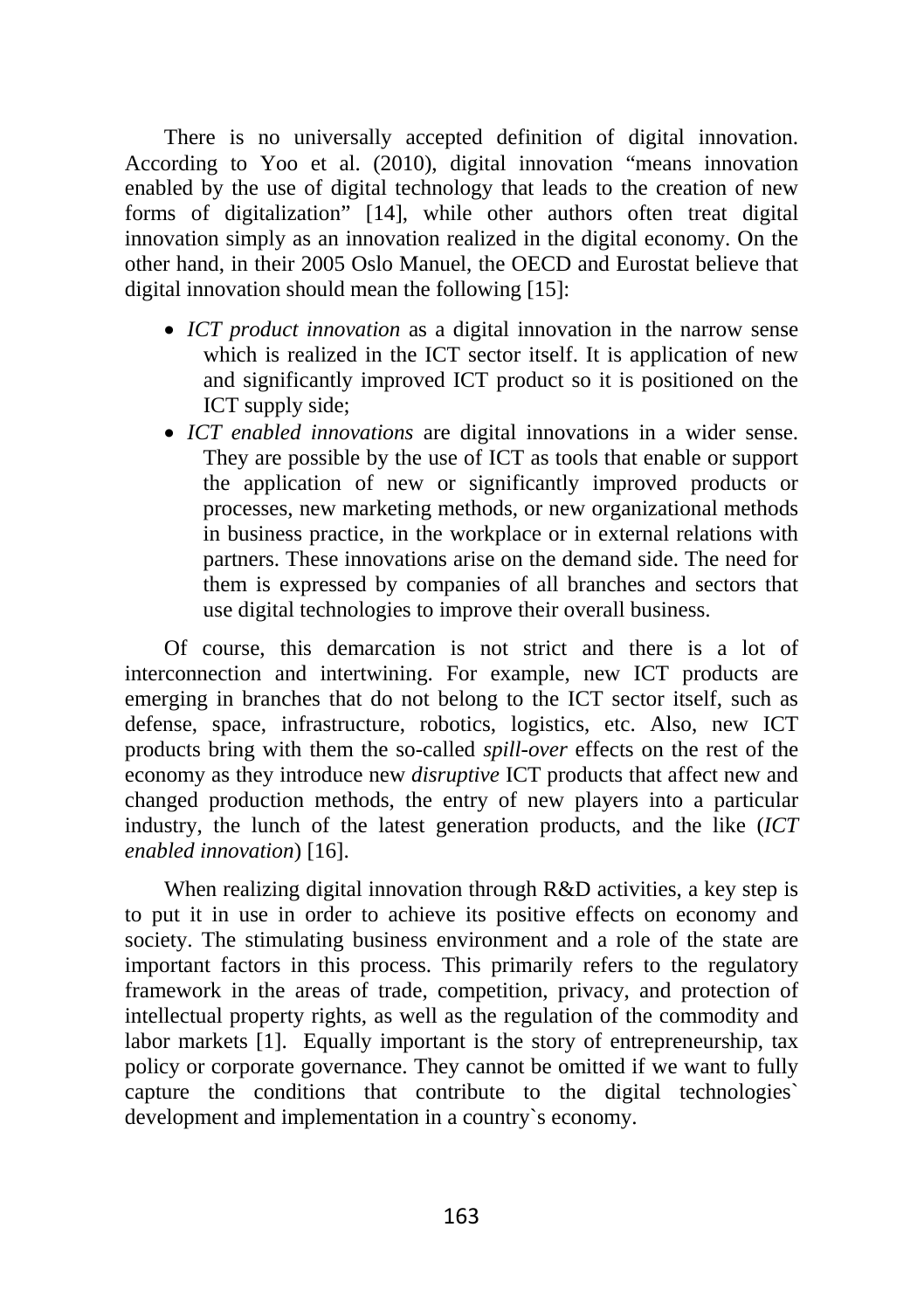At the macro level, the regulated environment affects the ability of economies to reallocate the limited resources needed to deliver digital innovations and direct them to the most successful companies that will realize them and drive the overall economic dynamic. At the micro level, a competitive business environment rise the level of flexibility of companies to opt for experiments, with the application of *disruptive* digital innovations. In fact, managing the innovation of digital products and services is a great challenge for contemporary managers precisely because of the unique features of digital technology (complexity, rapid pace of development, adaptability, ease of reconfiguration, flexibility, etc.) that allow the emergence of new, fast-changing innovative processes that are difficult to control and predict. For this reason, the International Organization for Standardization (ISO) has also begun to develop new standards for innovation management so that, in an open research environmental systems, participants in the innovation process can successfully collaborate and reach their common goal: new innovation. However, in this context of consideration, it is important to note that the ISO has not yet developed standards specifically related to digital innovation.

It is about a family of ISO 56000 standards, the most important of which can be represented as follows:

- *ISO 56000 Innovation Management – Basics and Vocabulary* – addresses basic concepts and definitions in the field of innovation management with the aim of making it easier to apply other standards in this group;
- *ISO 56002 Innovation Management – Innovative Management System* – provides guidance on establishing, implementing, maintaining and continuously improving the innovation management system. The aim of this standard is to support contemporary organizations in developing innovations, to enable them to understand the contemporary business context, and to encourage their integration into the global management system;
- *ISO 56003 Innovation Management – Innovative Partnerships` Tools and Methods* – provides guidance for those organizations that collaborate with each other to drive innovations. The objective of this standard is to facilitate the identification, evaluation, and selection of partners, to provide an adequate assessment of potential partnership benefits and challenges, and to facilitate their relationship management with partners: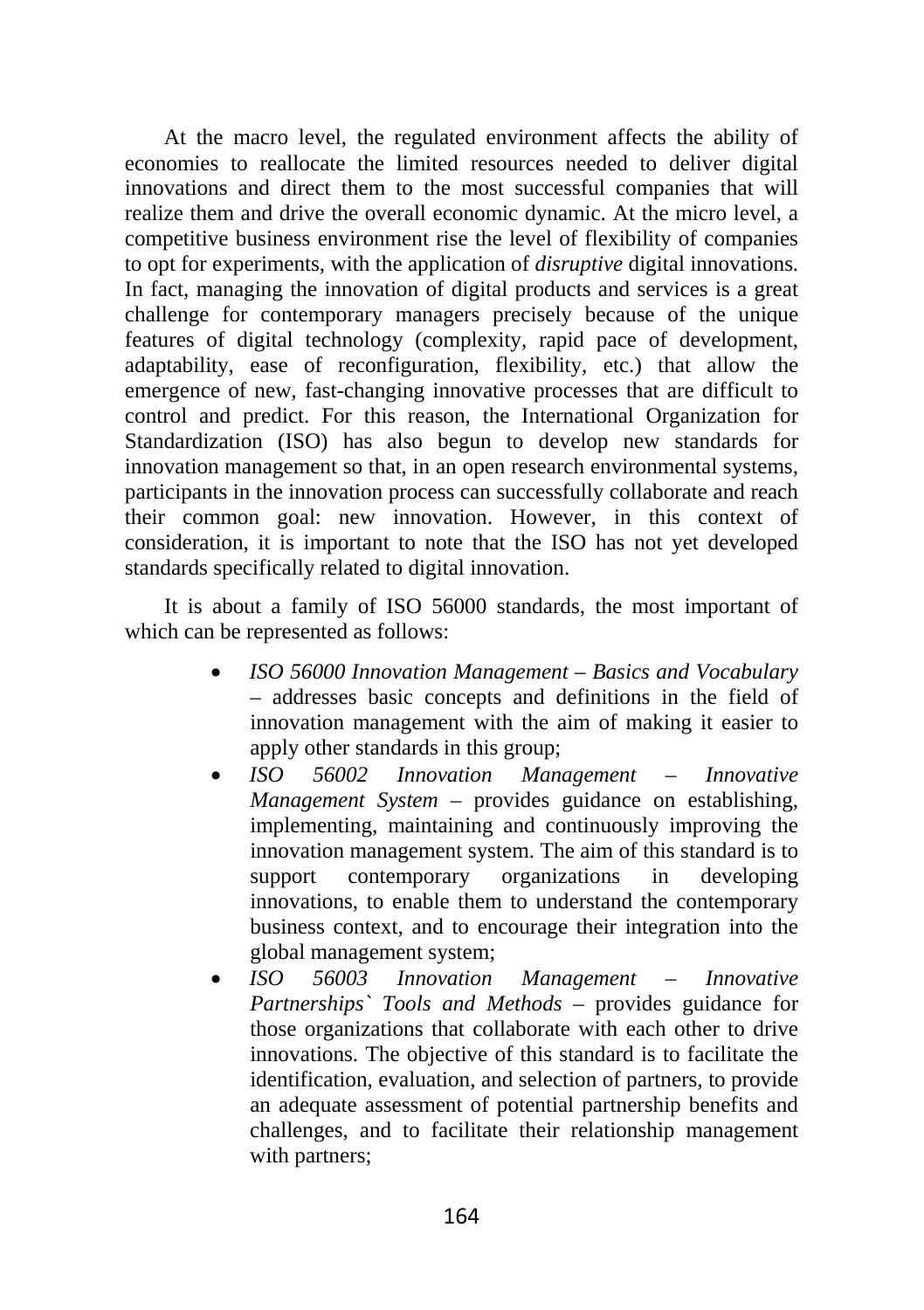- *ISO/TR 56004 Innovation Management – Innovation Management Evaluation* – this standard provides guidance to plan, implement, and continue with Innovation Management Assessment (IMA) activities. More specifically, this standard contributes to a better understanding of the values, reasons and benefits of implementing IMA, the various IMA approaches, processes, steps and effects of IMA, as well as the potential to improve innovation management;
- *ISO 56005 Innovation Management – Intellectual Property Management Tools and Methods* – the objective of this standard is to facilitate the efforts of modern organizations in creating an intellectual property strategy, adequate intellectual property management in the innovation process, as well as the application of intellectual property management tools and methods in the innovation process;
- Other standards provide further and more detailed guidance on instruments and methods with the aim to support the implementation of an innovation management system.

### **5. Digital innovation basis for the digitalization of economy and society**

Digital technologies are completely transforming the contemporary global economy and business environment, so the successful process of digitizing the economy and the entire social systems is in the focus of attention. The digital economy is usually defined as a new form of digital-based economy and for the most countries today, it represents one of the most attractive opportunities for growth. These growth opportunities are primarily in relation with the potential of digital economy to create new opportunities for investment and innovation, thus opening up new business possibilities for investment and innovation and new business opportunities, and creating new business processes, new business models and new jobs. Investment and innovation are expanding the market and open wider choices of goods and services at lower prices to well-informed and demanding contemporary consumers.

The economist Friz Machlup has developed the concept of knowledge economy half a century ago in his book "The Production and Distribution of Knowledge in the United States" [17], to be further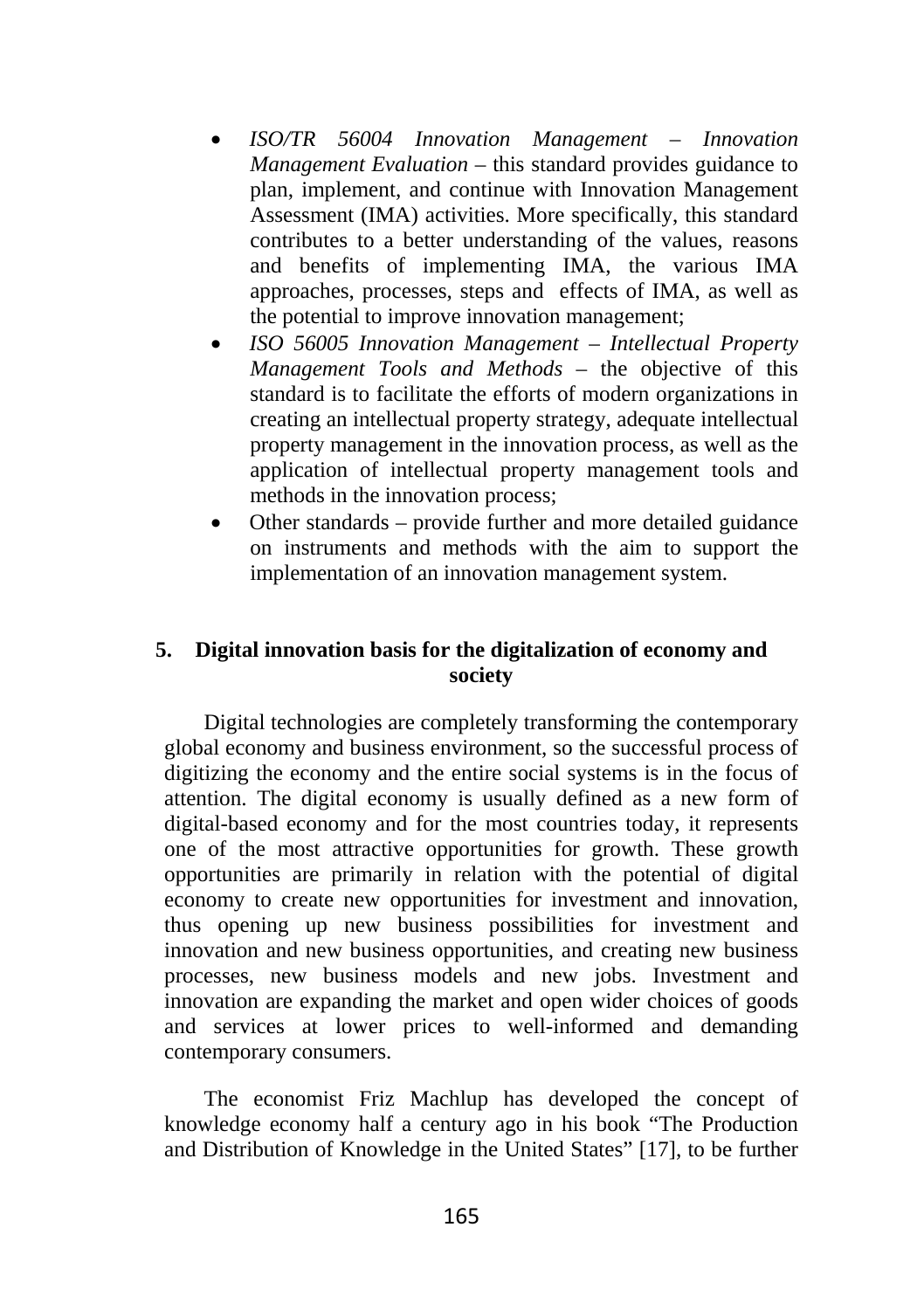interpreted and popularized by Peter Drucker in his book [18]. Both scholars used the term *knowledge economy* to differentiate an economy based on the manual production of goods and services from an economy based on the production of new ideas, information, and knowledge.

All governments around the world, weather from developed or developing countries, are striving to maximize the adaption of the ability of their national economy to the new business environment, and to apply modern digital technologies that lead to the transformation of business models, changing the functioning the government and society as a whole [19]. In this way, the national economy enhances the ability of its business to create new values in the future, offering innovative products and services in a choosey and dynamic global market and becoming digitally competitive.

Although technology is a *conditio sine qua non* of the digital economy existence, it is not the only and sufficient condition for its successful development and operation. It is not only about the implementation of digital technologies, but also about the state systems that should be changed in order to position digital technologies in a way that their application could lead to the realization of two important goals [19]: 1) improving efficiency and 2) expanding the scope and quality of services offered to citizens and the business sector. If the state activity framework is changed in this way, at the micro level of the enterprises will be easier to create an organizational tendency to accept digital transformation of business processes and models.

Successful digitalization of an economy or enterprise is therefore not only an *add-on* to existing businesses, but it involves a change in process, organizational structure, personal, and in overall culture. The business ecosystem is changing from the ground up. By shortening innovation cycles, the pace of *disruptive* changes becomes extremely fast. The need to change business models and processes is substantially reduced to just 3 to 4 years, which poses complex challenges for companies. Leaders of such change must have multiple abilities, knowledge and know-how [20].

The digital economy is not emerging at once. All countries in the world are in some stage of introducing and pursuing a digital economy. The developmental levels of the digital economy vary from country to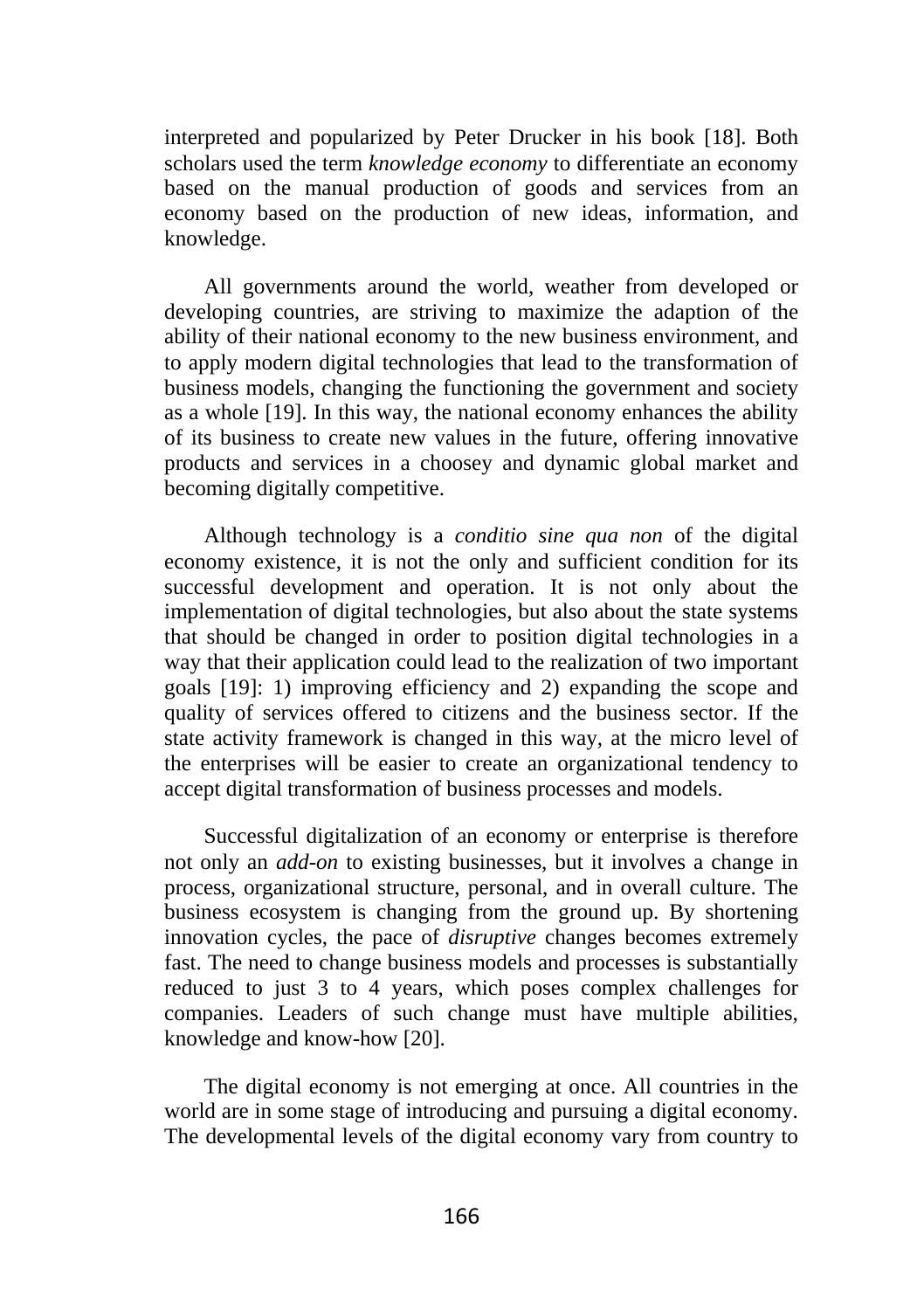country, but there is a unique view that its role is one of the most important for the future of the economy and society [21].

### **6. Digital innovation in enterprises and their positioning in the market**

Competitively positioned companies in the demanding global market are mostly those who have realized in their operations the benefits that the introduction of digital element can bring to business, resulting in the growth of agility, speed, and innovation. The key is usually in the ability of such companies to operate simultaneously in areas focused on: 1) consumers and growth, 2) profitability, 3) sustainability, and trust [22].

*Consumers and growth* – in today`s business environment, traditional growth strategies based on cost reduction, geographical expansion, and growing integration are becoming inefficient in the face of competitive pressures from emerging digital rivals. The answer usually involves brand new divergent business strategies that, at their *core*, have new digital capabilities (cloud-based service platforms, analytics, mobile availability, etc.).

The primary benefit of digital technologies is greater interaction with customers, and the growth of the ability to meet their expectations, which will definitely become a critical element of competitiveness and maintaining the quality of products and services in the next period. Unlike mass production and economies of scale, the digital transformation of the business is shifting its focus to personalized and locally produced products tailored to the needs of the individual user [23].

*Profitability* – achieving the profitability goal still includes the cost-cutting technique, but with the addition of a new element of linking cost reduction to the company`s sources of further growth. In other words, it means costs` lowering in the areas of work and operations of companies that do not generate new value, while redirecting those funds to areas that are a generator of value creation and further growth in the new conditions. In this way, funds from the entire corporative network are focusing on programs for improving and innovating products and services, investing in people and their knowledge and abilities, optimizing the complete business value-chain, as well as in optimizing revenues [22].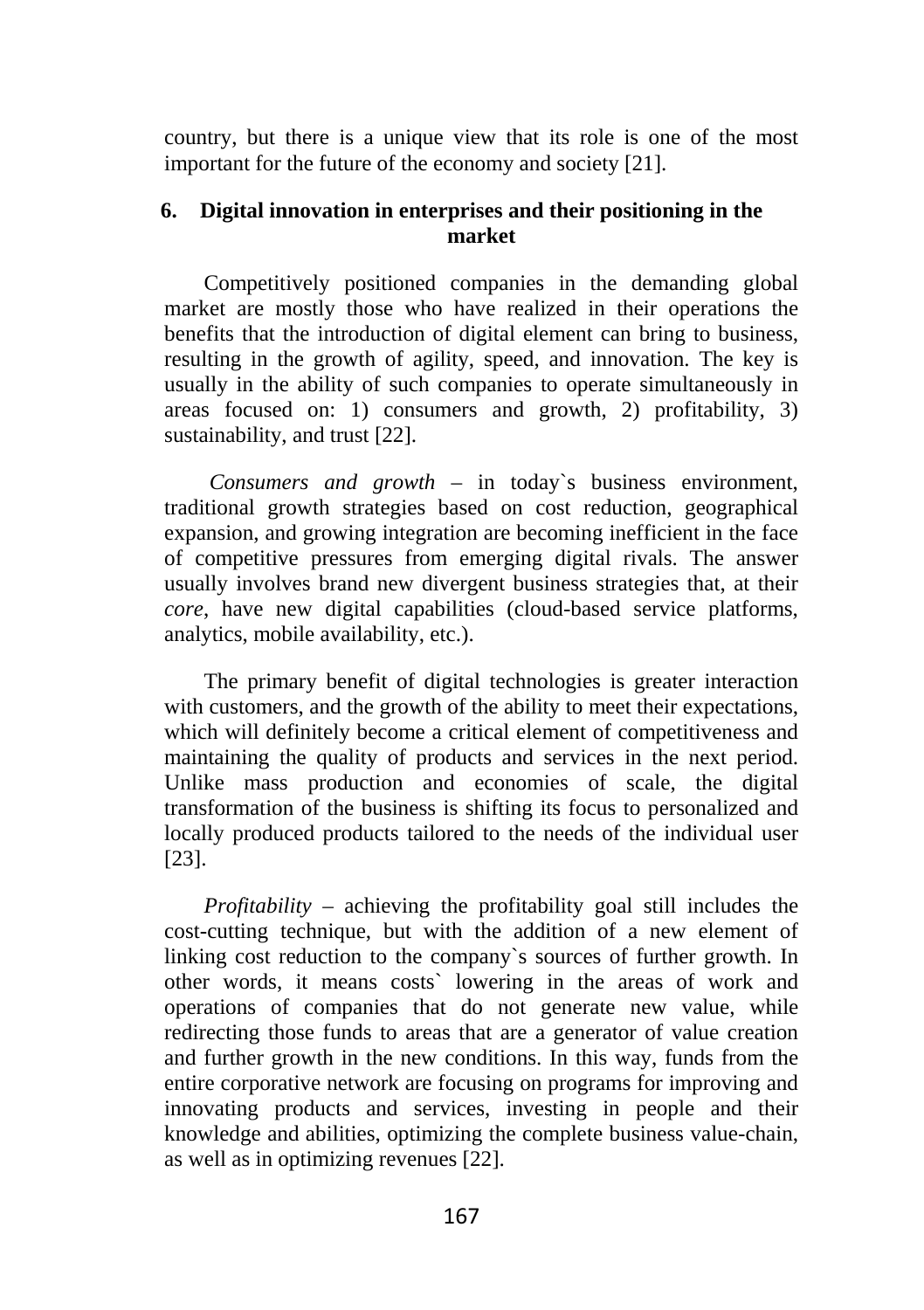*Sustainability and trust* – growth and profitability cannot be achieved without business strategies based on sustainability of business dynamics and trust. In doing so, the concept of trust no longer only includes the trust of consumers, employees and stakeholders, but also of the entire society and the responsibilities that the company has towards the social system within its business and operations. For the sustainability of the company`s business dynamics, actions such as waste reduction, improvement of working conditions, investing in areas that are important to their customers, over labor and moral values, to the overall life and work quality become more important. By incorporating social responsibility into its brands, the company acquires loyal consumers, who trust it, and from whom it receives so-called *growth license*. The goal is to introduce a sustainable business strategy that will bring benefits to the people, the Earth, and the profits of the company [24].

#### **7. Conclusion**

Digital technologies have demonstrated their revolutionary power of a key catalyzer for change, modernization and innovation. This is why contemporary concepts of developing national economies or competitive business necessarily include a digital element. This element enables them to build and enhance their capacity for coping with sudden changes in a successful way, respond to them, adapt to them and use them for their growth continued dynamics and successful business. The knowledge stock and innovative capacities have priority in this *game*.

*Knowledge* encompasses the necessary infrastructure that enables digital transformation through the discovery, understanding and learning about new technologies. The dynamics of growth and economic development occur because of the productive transformation process and collective learning. The high-performance economy can be achieved by working simultaneous in two areas: 1) evolving of material economic spheres (i.e. production capacities) and 2) developing intangible sphere (knowledge - high-performance learning habits and education institutions) [25]. The realization of this kind of knowledge is possible only with welleducated staff that has abilities and talents to realize the process of digitalization. Educated work force is closely related to the existence of an adequate education and training system in the country, but also to the continuous learning and training at company level. The third element is in the relation with the research and scientific potentials, as well as the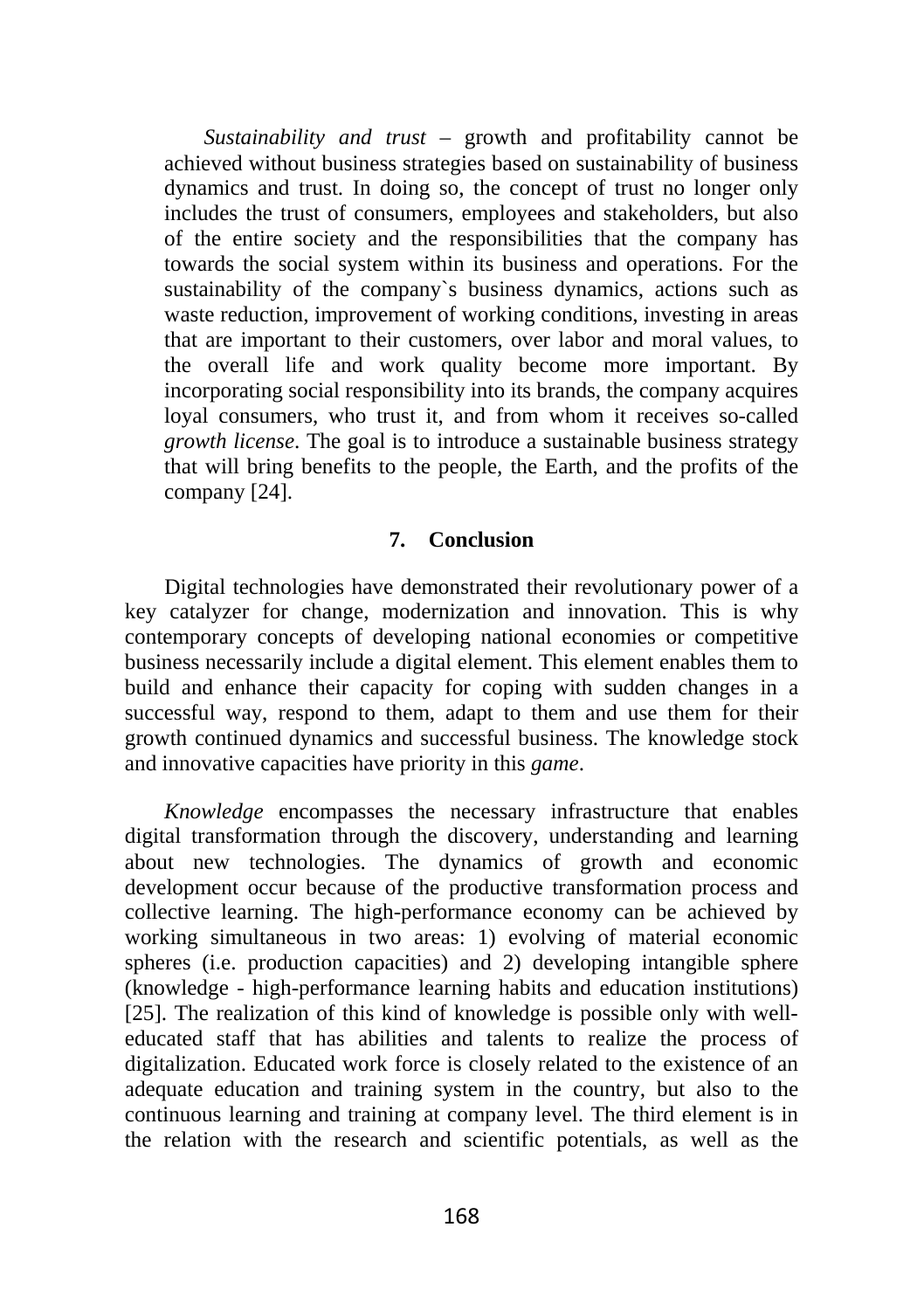readiness of an economy or enterprise to invest in science and research as a basis for creating a knowledge economy.

Most of the authors in their research agree that the digital transformation process of enterprises and countries is gradual and that the proper implementation of the digital technologies` potential to achieve economic dynamics requires the setting of three elements: institutional, organizational, and structural [26].

The *institutional element* treats the state and the need for it to continue to make its institution *open and flexible* in adapting to the digitally transformed conditions of functioning, and with the aim to adopt the relevant rules, regulations, norms, and beliefs accordingly.

The *organizational element* treats the level of enterprises that need to be able to recognize, realize, and to anticipate the challenges in their business that new digital technologies bring.

Finally, the *structural element* addresses the level of research, production, and market conditions` adaptability that, through their changes, should best drive and support innovation, new product development, the emergence of new markets, and entry of new subjects into relevant economic sectors.

In the context of the conducted analysis, it is necessary to emphasize in concluding observations that in order to strengthen the competitiveness of Serbian economy, it is extremely important that the domestic development strategy integrates and supports the faster development of the digital economy as a basis for contemporary growth and positioning in the new market environment. Serbia is still on its threshold of entering in digitalization of economy and society, because a speed with which we adopted new technologies was not enough. The rest of the developed world has experienced progress further and faster in digitally supported activities than we did, opening platforms, finding new solutions, experiences, but also creating a direct, new digital economic structure that contributed to faster growth of Gross Domestic Product (GDP). A necessary precondition for such an economic transformation of Serbia is that the national economy develops infrastructural potentials, and each company adopts new organizational and business models based on digital technologies, as well as develops an educated workforce.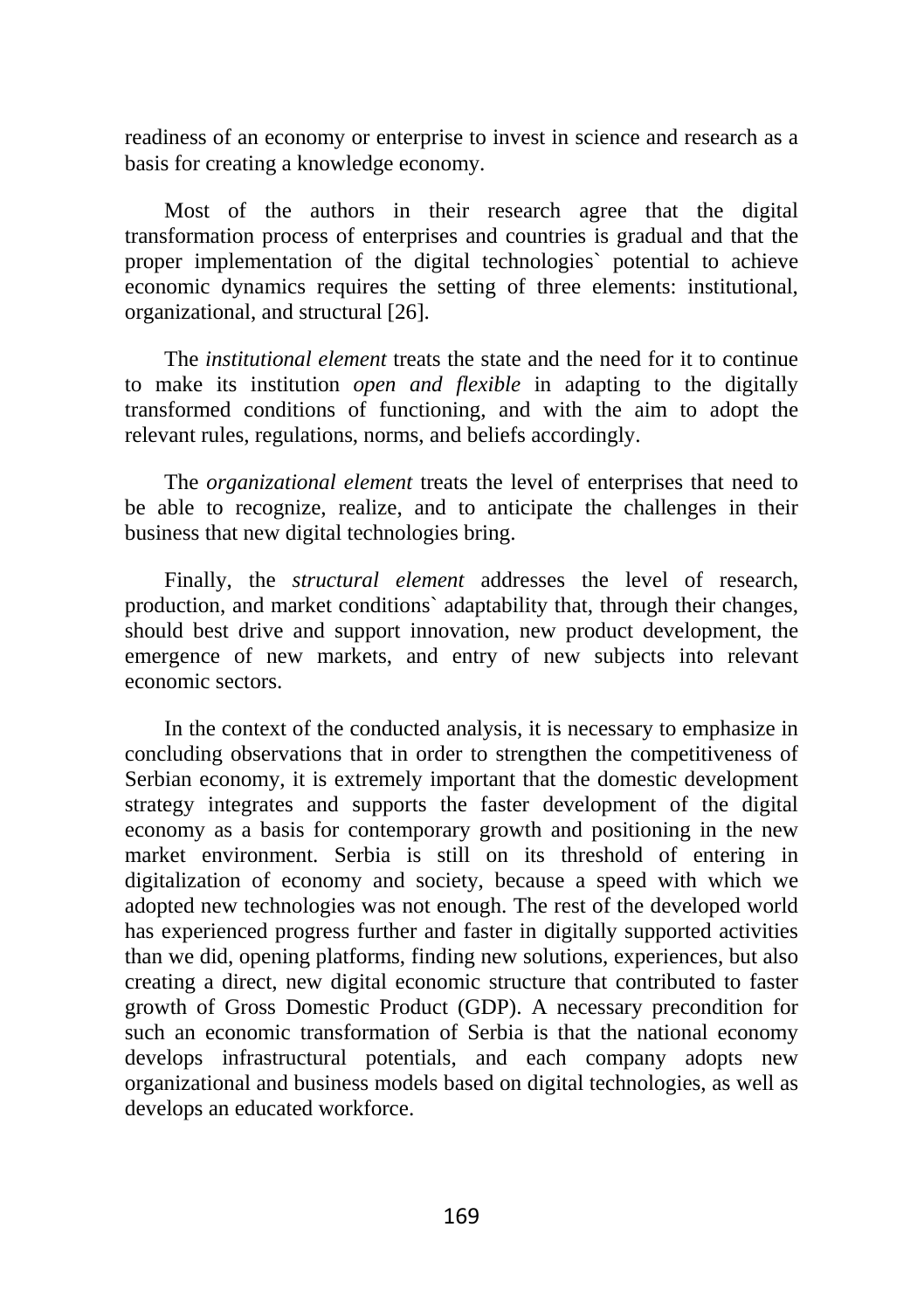Under these conditions, the issue of improving and adopting digital education and training systems, as well as the provision of Lifelong Learning (LLL) becomes a priority in the national economy. Namely, in the knowledge society that is driven by technological changes, it is crucial to train and educate a workforce that will be able to use these modern techniques and tools in business. Specific workforce capabilities in one company are a prerequisite for creating digitally supported innovations.

National development policy makers should especially bear in mind that the lack of local knowledge and capabilities could limit the interactive relationship between Serbian companies and the rest of the world. In this case, domestic economy will not be able to monitor the technological progress in the world and to achieve necessary levels of competitiveness. With investments of less than 1% of GDP for R&D, Serbia cannot ensure that the potentials of digital technologies are properly used in its economy. Without *open innovation* research environment, it is not possible to have new ways of thinking or to ensure the commercialization of the best implementation ideas successfully in the market [23]. Orientation to greater investment in knowledge of both, the state and the business sector, is in particular necessary. Full respect for above-mentioned factors is the only way that can enable the domestic economy to respond more quickly to the challenges of the new digital business environment and to position itself in the global market with quality products and services.

### **References**

- 1. OECD, "Stimulating Digital Innovation for Growth and Inclusiveness, The Role of Policies for the Successfull Difusion of ICT", 2016 Ministerial Meeting on the Digital Economy, Backround Report, *OECD Digital Economy Papers*, No 256, OECD Publishing, Paris, 2016.
- 2. Schumpeter, J., A., *Capitalism, Socialism and Democracy*, Routledge, London, 2003., pp. 131-142.
- 3. UNCTAD, *Information Economy Report 2007-2008*, UN, New York and Geneva, 2008.
- 4. OECD, *OECD Science, Technology and Industry Scoreboard 2015: Innovation for Growth and Society*, OECD, Paris, 2015.
- 5. Research & Development Magazine, *2018 Golabal R&D Funding Forecast*, Supplement to Magazine, 2018.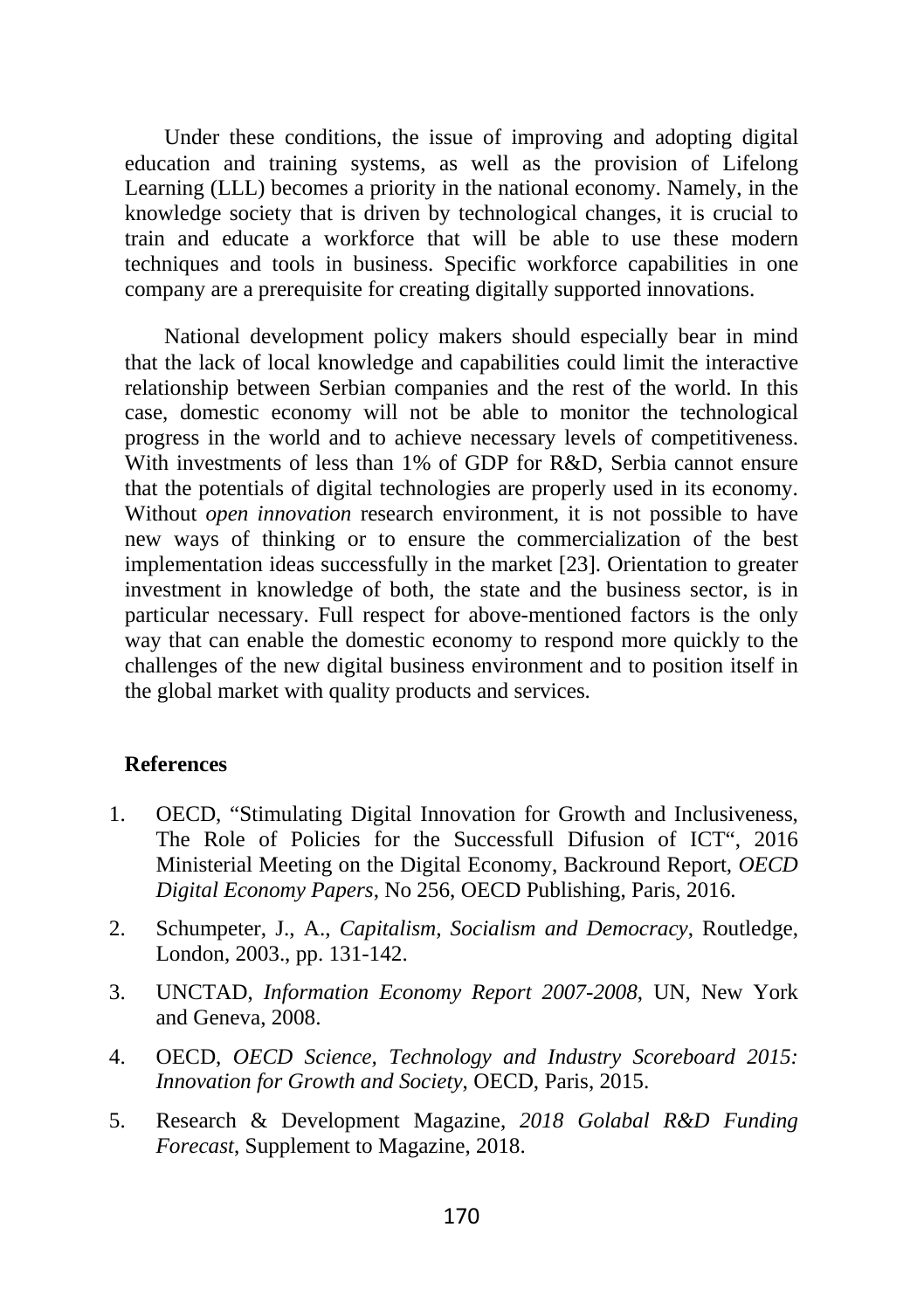- 6. Research & Development Magazine, *2017 Golabal R&D Funding Forecast*, Supplement to Magazine, 2017.
- 7. Research & Development Magazine, *2016 Golabal R&D Funding Forecast*, Supplement to Magazine, winter, 2016.
- 8. Vidas-Bubanja, M., Popovčić-Avrić, S., "Informaciono-komunikacione tehnologije i kreiranje znanja kao osnove održivog ekonomskog rasta (Information-communication technologies and creation of knowledge as the basement for sustainable economic development)", *Third International Scientific Conference - Knowledge based sustainable economic development – ERAZ 2017*, in organization of the UdEkoM Beograd, Jun 8th 2017, Beograd, Proceedings, 2017.
- 9. Madžar, Lidija, "Inovacije i tehnološki progres u svetlu održive konkurentnosti", *Third International Scientific Conference – Contemporary Management Challenges and the Organizational Sciences,* BAS Institute of management – Bitola, Business Academy Smilevski – Skopje i Belgrade Business School – Higher Education Institution for Applied Studies, 24-25. Oktobra 1014, Bitola, Macedonia, 2015, pp. 536-548.
- 10. OECD/Eurostat, *Oslo Manual 2018: Guidelines for Collecting, Reporting and Using Data on Innovation*, 4th edition, OECD/Eurostat, Paris, 2018, p. 20.
- 11. European Commission, "Commission Regulation (EC) No 1450/2004 implementing Decision No 1608/2003/EC of the European Parliament and of the Council concerning the production and development of Community statistics on innovation", 13 August 2004, Official Journal of the European Union, Luxembourg, 2004, p. 34.
- 12. Chesbrough, Henry, *Open Innovation*, Harvard Business Scholl Press, Boston, Massachusetts, 2003, p. 43.
- 13. Vidas-Bubanja, M., "Informaciono–komunikacione tehnologije kao inovativni faktor konkurentnog poslovanja preduzeća", *Ekonomski vidici*, 2011, br. 4, pp. 659-674.
- 14. Yoo,Y., K. Lyytinen, V., Thummadi and A. Weiss, "Unbounded Innovation with Digitalization: A Case of Digital Camera", presented at the Academy of Management Annual Meeting 2010, January 2010., available at www.orgdna.net/wp-content/uploads/2011/10/AOM2010- Digital-Camera1.pdf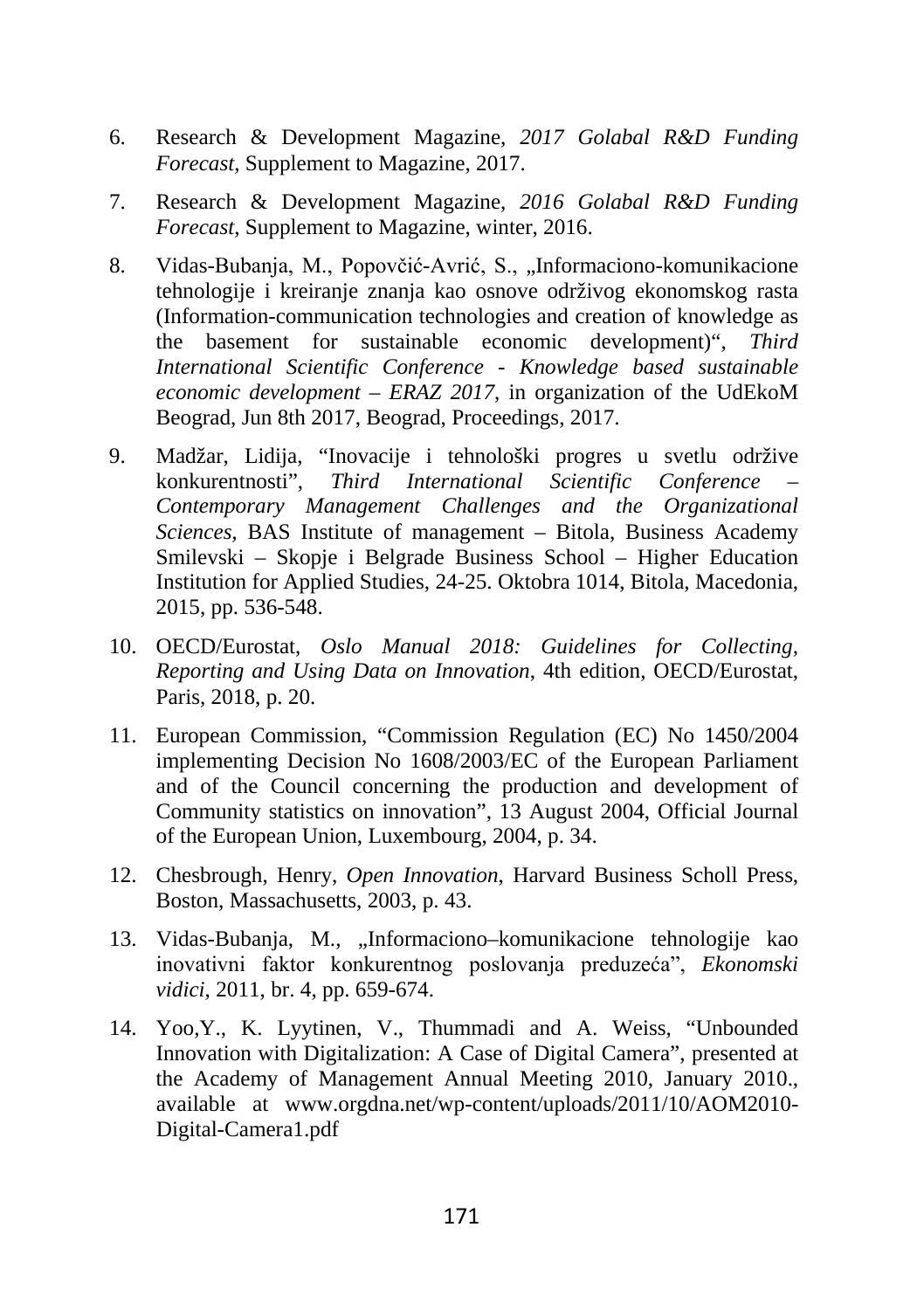- 15. OECD and Eurostat, *The Measurement of Scinetific and Technological Activities, Proposed Guidelines for Colleting Data and Interpreting Technological Innovation Data*, Oslo Manuel, OECD Publishing, Paris, 2005.
- 16. Vidas-Bubanja, M., "Srbija u procesu digitalizacije ekonomije i društva", u naučnoj monografiji Svet i Srbija-vreme promena, urednci dr Snežana Grk i dr Dejan Molnar, Centar za izdavačku delatnost Ekonomskog fakulteta u Beogradu, Beograd, 2017, pp.131-160.
- 17. Machlup, F., *The Production and Distribution of Knowledge in the United State,* Princeton University Press, Princeton, New Jersey, 1962.
- 18. Drucker, P. F., *The Age of Discontinuity: Guidelines to Our Changing Society*, Harper and Row, New York, 1969.
- 19. IMD World Competitiveness Centre, *IMD World Digital Competitiveness Ranking 2017*, Swizerland, 2017.
- 20. Mutavdžić, R., "Digitalno gospodarstvo", *OPEN InfoTrend*, 2015, no.198, pp. 52-54.
- 21. Vidas-Bubanja, M., *Digitalna ekonomija kao nova razvojna šansa Srbije*, Monografija Svet i Srbija izazovi razvoja i integracija, urednik, Grk, S. Institut društvenih nauka, Beograd, 2015, pp. 89-116.
- 22. Pearson, M., Theofilou, B., "Tuning your GPS: redefining the rules of competitiveness in the digital age", *Accenture Strategy Research*, 2016.
- 23. Vidas-Bubanja, M., Bubanja, I., "Konkurentno poslovanje digitalnog preduzeća", *14-th International Convention on Quality - USAQ 2017, u organizaciji JUSK, European organisation for quality, Faculty of mechanical engineering*, Belgrade, 5-7 June 2017, Proceedings, pp. 119- 124.
- 24. Vidas-Bubanja, M., Bubanja, I., "Digitalna konkurentnost savremenog preduzeća", *The 15th International Convention on Quality UASQ 2018*, 5-7th June 2018, Belgrade, Proceedings, pp.7-12.
- 25. Madžar, Lidija, "Uloga preduzetništva i znanja u privrednom razvoju", *Preduzetništvo vs. rentijerstvo*, Tradicionalni naučni skup Centra za ekonomska istraživanja Instituta društvenih nauka u Beogradu, Institut društvenih nauka, Beograd, 2018, pp. 164-171.
- 26. Dolata, U., "Technological innovations and sectoral change: Transformative capacity, adaptability, patterns of change: An analytical framework", *Research policy*, 2009, 38(6), pp. 1066-1076.